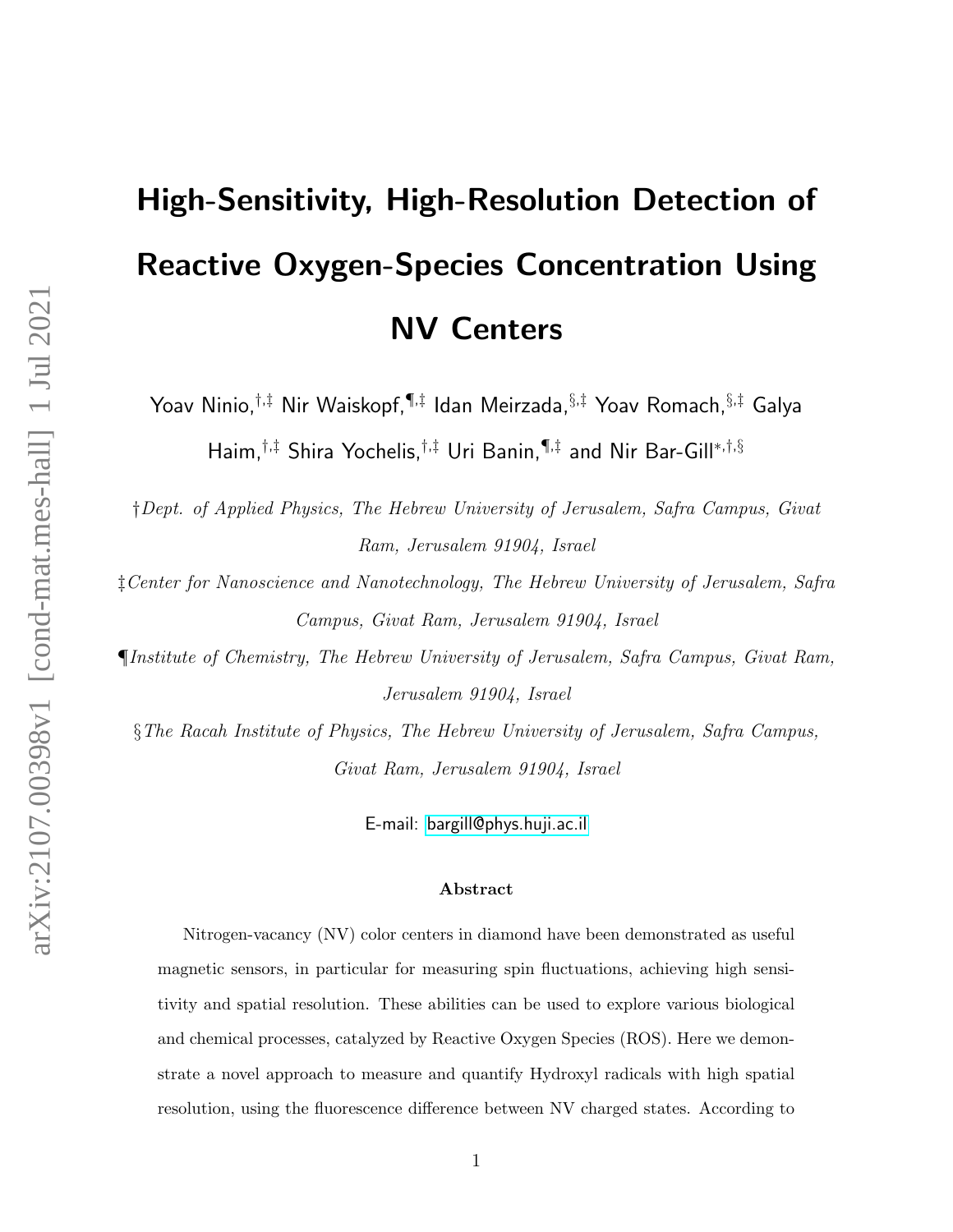the results, the achieved NV sensitivity is  $11 \pm 4 \frac{nM}{\sqrt{H}z}$ , realized in-situ without spin labels and localized to a volume of  $\sim$  10 picoliter.

# Keywords

Nitrogen-Vacancy , Fluorescence, Probe intracellular signals, Reduction–oxidation

### 1 Introduction

Reactive Oxygen Species (ROS) are chemically reactive molecules containing oxygen. ROS are quite ubiquitous, participating in various catalytic processes, ? ? ? as well as in biochemical reactions and cellular signaling, including pathological situations such as cancer, cardiovascular pathologies and autoimmune diseases.? ? ? ? Due to their importance, the ability to characterize ROS with high sensitivity and spatial resolution could provide insights into the local dynamics of various processes in Chemistry and Biology.

The presence of unpaired spins in ROS generates magnetic noise which can be detected using proximal magnetic sensors. However, due to their highly reactive nature, their lifetime is relatively short, usually on the order of a few  $\mu$ s,<sup>?</sup> making such measurements difficult. The current state-of-the-art methods for detecting ROS, such as spectrophotometry and chemiluminescence, rely on processes in which they create stable labels. ? Using these methods, it is nowadays possible to measure radical concentrations down to  $5.3 \times 10^{-13} \frac{M}{\sqrt{Hz}}$ .<sup>2</sup> Despite the high sensitivity of the aforementioned methods, they are designed for relatively large volumes, and thus are limited in their ability to provide spatial information on the radical concentration.

In recent years, nitrogen-vacancy (NV) centers in diamond have emerged as useful magnetic sensors, due to their unique spin and optical properties. ? ? ? ? The NV center is a color defect in the diamond lattice, comprising the combination of a carbon vacancy and an adjacent nitrogen atom. As illustrated in Figure [1,](#page-2-0) the NV center can be found in two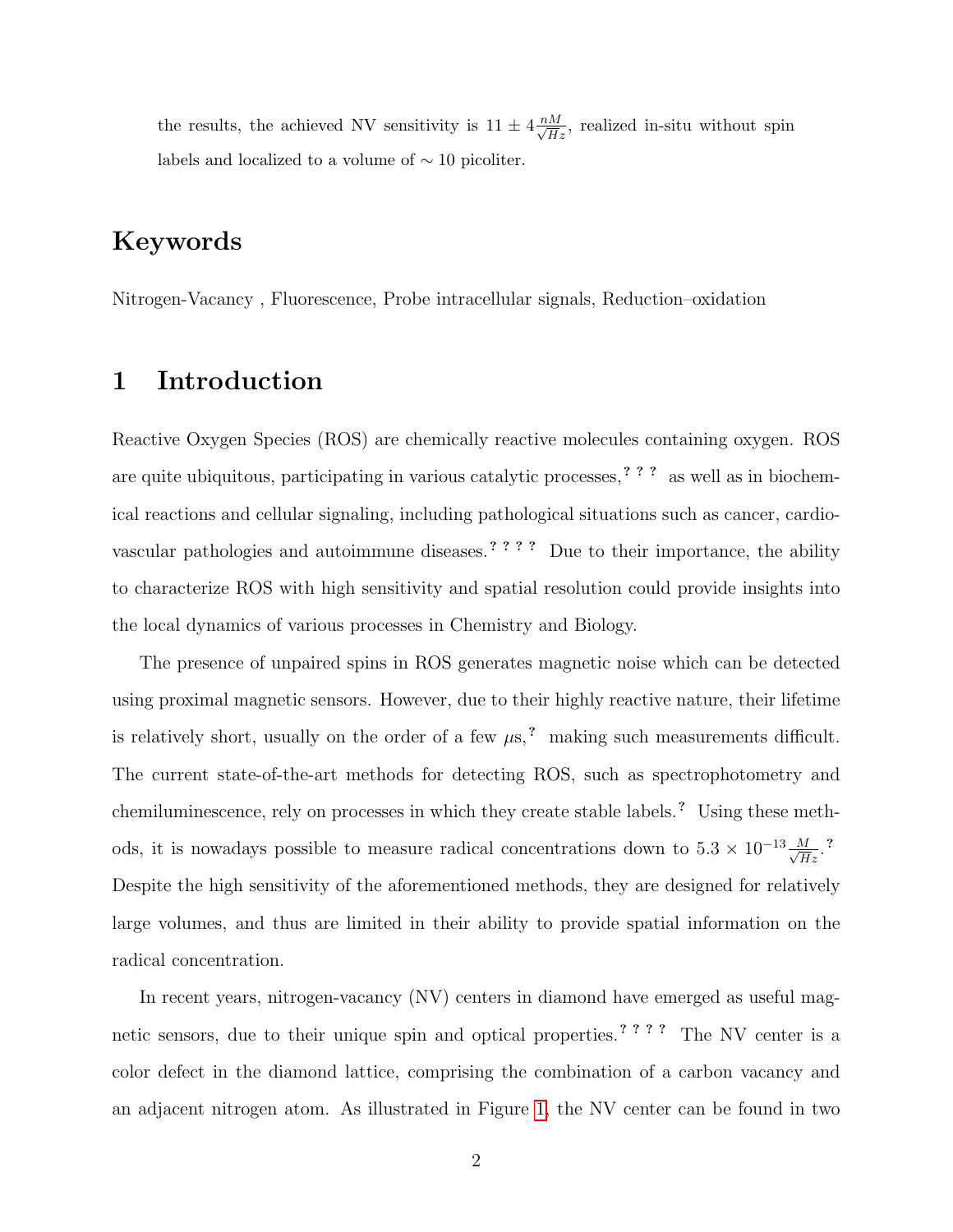charged states: neutral  $\rm NV^0$  and negative  $\rm NV^-$ , which have different emission spectra.<sup>?</sup> NVbased magnetic noise measurements have been demonstrated in various contexts, essentially performing relaxometry, i.e. monitoring the effect of magnetic field fluctuations on the NV relaxation time.? ? ? Previous work focused on characterizing spin concentrations through relaxometry was focused mostly on  $\text{Gadolinium}^{+3}$ , a common MRI contrast agent with spin  $7/2$ , which produces characteristic magnetic fluctuations that can reduce the  $T_1$  relaxation time by more than  $90\%$ .?

<span id="page-2-0"></span>

Figure 1: Energy level and crystallographic structure of NV center. Figure 1.A shows Nitrogen-Vacancy in a diamond lattice.<sup>?</sup> Figure 1.B represent Energy level diagram. Green excitation is depicted with green arrows, red fluorescence is depicted with downward red arrows. Transition between  $\text{NV}^-$  excited state and  $\text{NV}^0$  ground state is depicted with dashed arrows.?

In this work we suggest and demonstrate a novel approach for the detection and quantification of radical concentrations with high spatial resolution. Our method is based on NV<sup>−</sup> and  $\text{NV}^0$  fluorescence measurements, wherein the presence of radicals provides a pathway for electron relaxation, thus decreasing the NV<sup>−</sup> fluorescence rate, while increasing the NV<sup>0</sup> fluorescence rate.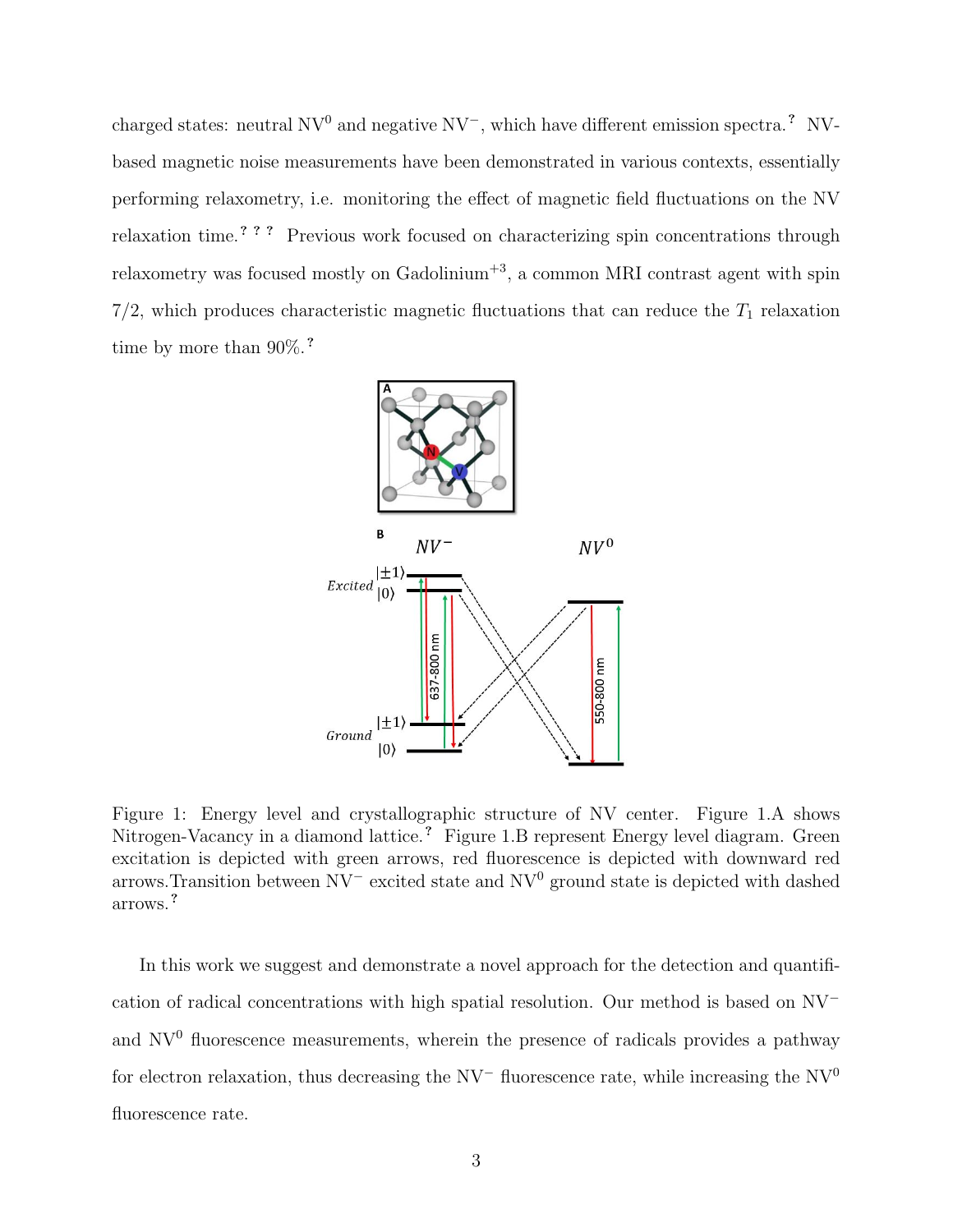<span id="page-3-0"></span>

Figure 2: (A) Schematic representation of the confocal setup. (B) Side view of the diamond covered with Hydrogen Peroxide. 2.5  $\mu$ . Hydrogen peroxide was deposited on the top of the diamond. Blue laser illuminated the Hydrogen peroxide through the diamond to generate Hydroxyl radicals, adjacent to the NV layer. (C) T1 sequence. The NV's were first polarized to the  $|0\rangle$  ground state, and a fluorescence measurement was conducted after a delay of  $\tau$ . For improved contrast, in some instances the same sequence was conducted with a microwave (MW)  $\pi$  pulse (flips the spin to  $|\pm 1\rangle$ ) before detection.

The experiments were performed using a home-built NV microscope, depicted schematically in Figure [2a](#page-3-0). The sample (Gd or Hydrogen-peroxide) was placed on the diamond surface (Figure [2b](#page-3-0)). Basic relaxometry was performed using a standard longitudinal relaxation measurement sequence,  $T_1$ , shown in Figure [2c](#page-3-0).

#### 2 Results and Discussion

We initially implemented in our system standard relaxometry protocols, studying the change in the longitudinal  $T_1$  relaxation time of the NVs in the presence of magnetic noise from Gadolinium (III) chloride  $(GdCl<sub>3</sub>)$  as a function of concentration. The Gadolinium (III) chloride was mixed with Agar, forming a solid matrix with uniform  $GdCl<sub>3</sub>$  concentration.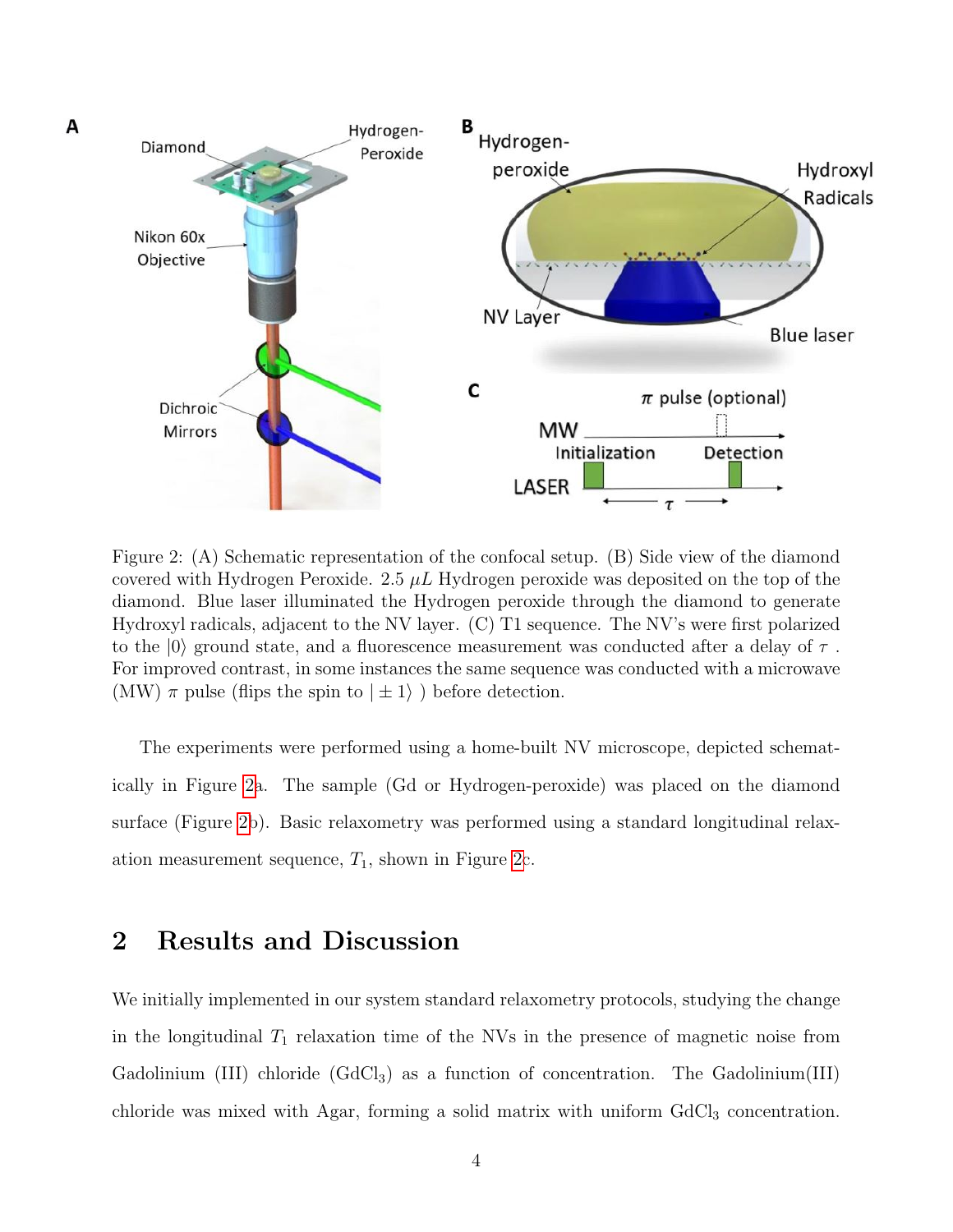Subsequently, the mixture was deposited on the top of the diamond. The results are sum-marized in Figure [3,](#page-4-0) depicting the dependence of the measured  $T_1$  relaxation time on the Gd concentration. Comparing to previously published work<sup>? ? ?</sup> we find that our sensitivity, which is limited to a concentration of approximately  $100\mu$ M, slightly exceeds the state-ofthe-art and indicates an appropriate experimental setup and diamond sample.

<span id="page-4-0"></span>

Figure 3: Relaxation time  $(T_1)$  in different GdCl<sub>3</sub> concentrations. Relaxation time defined as the decay constant at  $T_1$  experiment. Each blue dot represents relaxation time in different  $GdCl<sub>3</sub>$  concentration. Dashed curve is an exponential fit for the change in relaxation time as a function of GdCl<sub>3</sub> concentration.

This approach, however, is hindered by the measurement timescale (corresponding to the  $T_1$  relaxation time, on the order of ms), which is long compared to the ROS lifetime. This could potentially lead to variations in the ROS concentrations during the measurement time. In addition, these experiments have limited Signal to Noise ratio (SNR).

In the following we present a faster scheme based on NV fluorescence changes resulting from quenching induced by the radicals.

Figure [4a](#page-5-0) presents the experimental protocol for fluorescence measurements. In these experiments, we generated radicals by illuminating hydrogen-peroxide with a blue laser (405 nm). This induces a photo-chemical process which decomposes the  $H_2O_2$  molecule to form two Hydroxyl radicals. This allows us to controllably create radicals at a desired rate, corresponding to the intensity of the blue light. Specifically, we can measure in-situ the fluorescence change induced by the radicals (FL), compared to the fluorescence of the baseline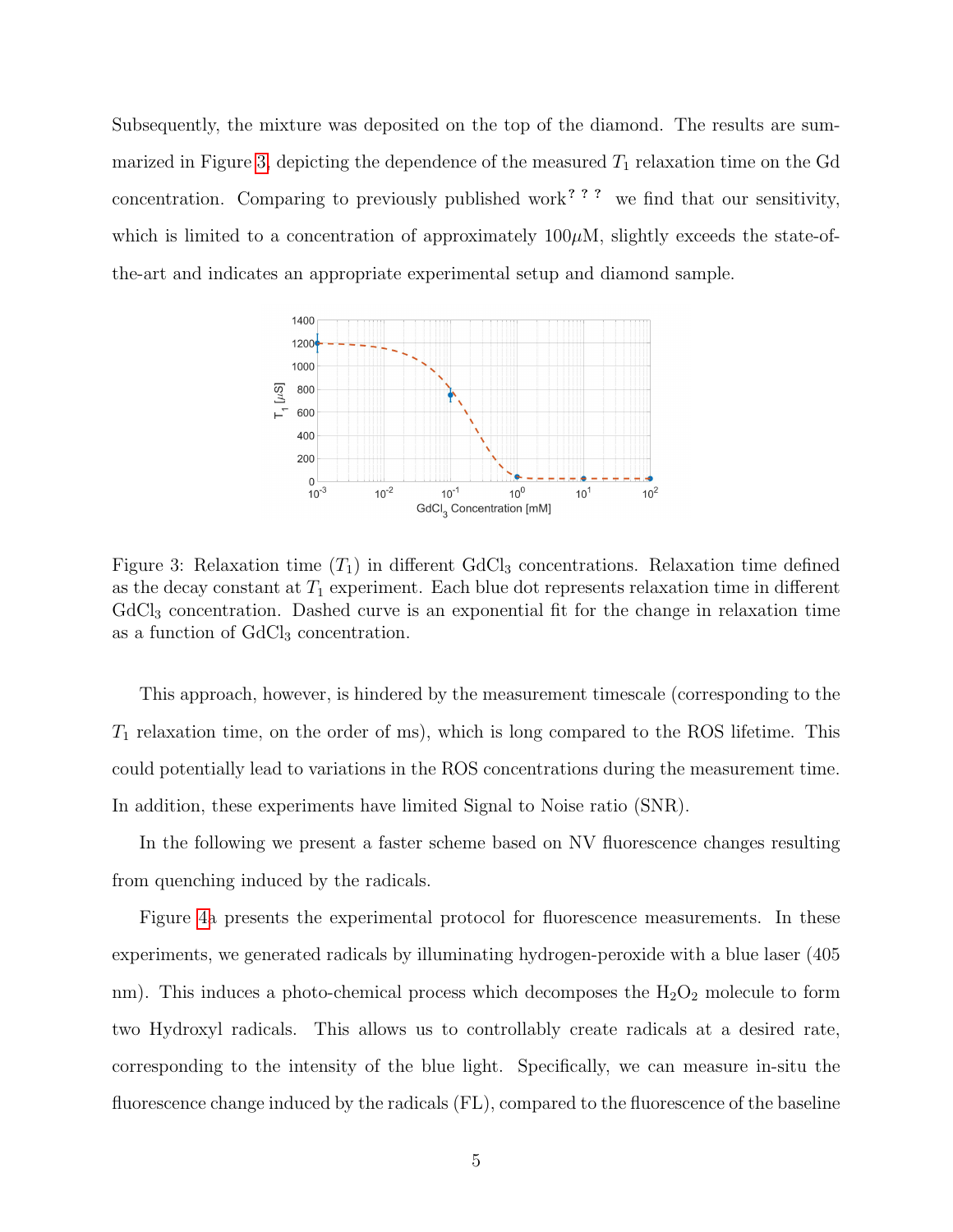<span id="page-5-0"></span>

Figure 4: (a) Fluorescence sequence. The blue laser was turned on for a period  $\tau$ , while the green laser was on constantly. The fluorescence was recorded during the entire experiment. (b) Comparison between Fluorescence sequences. Orange and blue points represents experiments using  $NV^-$  fluorescence filter. Orange points represent fluorescence with bare diamond while blue points presents fluorescence in the presence of Hydrogen-Peroxide. Red and black points represent experiments using an  $NV^0$  fluorescence filter. Black points represent fluorescence with bare diamond while red points represent fluorescence with Hydrogen-Peroxide. The blue laser power during all experiments was  $217 \mu W$ .

value, obtained with the same sequence for bare diamond. The change in fluorescence was calculated as follows :

Change in 
$$
FL = \frac{\text{Average FL with blue laser}}{\text{Average FL without blue laser}}
$$
 (1)

Figure [4b](#page-5-0) depicts measured fluorescence during the sequence as a function of time. We performed these measurements, extracting the change in fluorescence of both NV<sup>−</sup> and NV<sup>0</sup> with ROS and for bare diamond. We can see that as the blue laser is turned on and off, a transient of  $\langle 10 \mu s \rangle$  precedes the steady-state fluorescence value.

We note that the blue laser (405 nm), used to generate radicals, causes an increase of the fluorescence intensity in both  $\rm NV^-$  and  $\rm NV^0$  spectra (Fig. [4b](#page-5-0)). This is consistent with the excitation of the NV centers by both green and blue lasers. Therefore the added excitation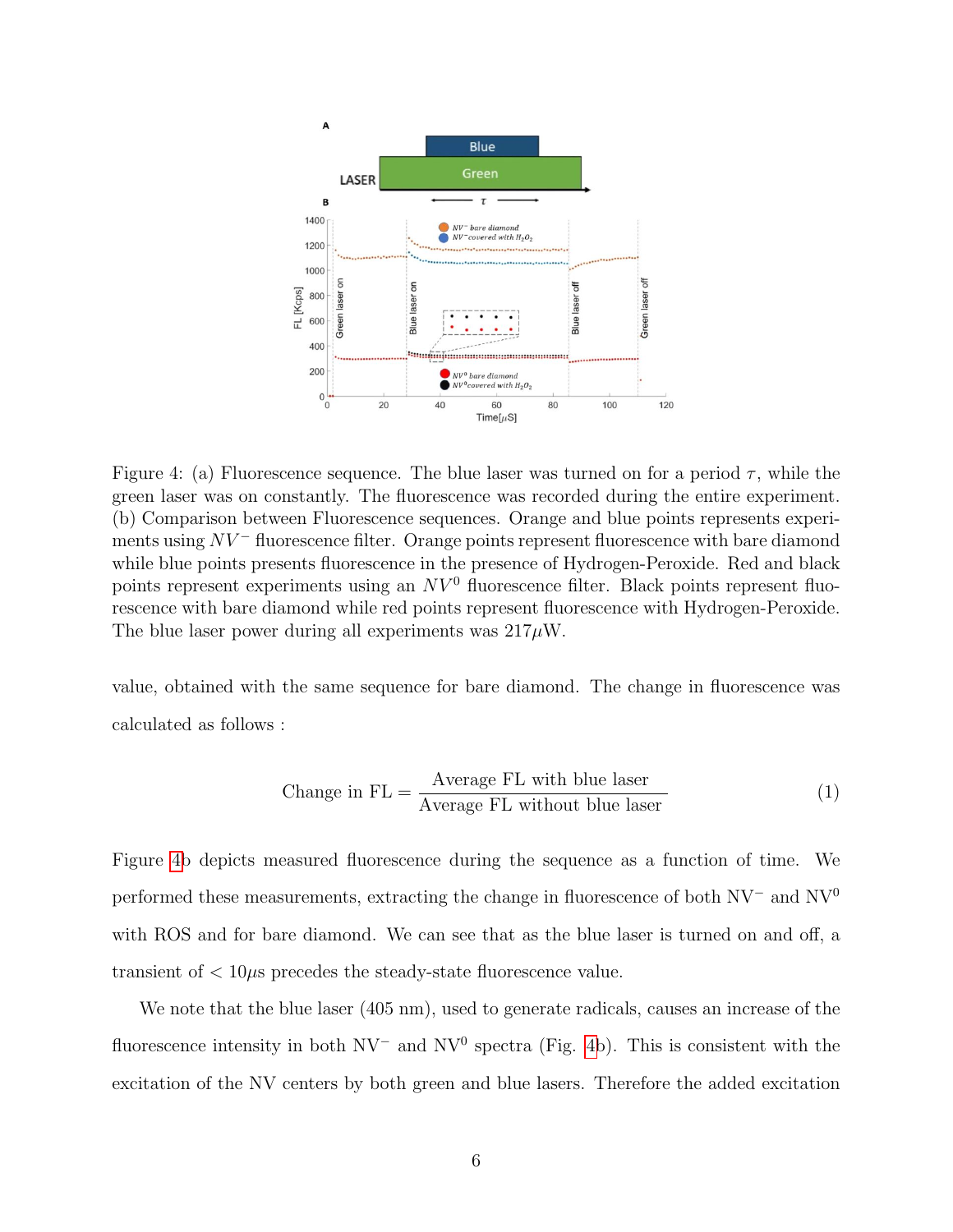<span id="page-6-0"></span>leads to a higher population in the NV excited state which can decay radiatively.



Figure 5: Comparison between the change in fluorescence with and without hydrogen peroxide. The average fluorescence during blue laser illumination was divided by the average fluorescence without the blue laser. (a) The change in fluorescence of the  $NV^-$  spectrum vs. blue laser power. (b) The change in fluorescence of the  $NV^0$  spectrum vs. blue laser power. (c) Normalized change in fluorescence, subtracting the results with a bare diamond to the results with hydrogen-peroxide, of the  $NV^-$  spectrum (blue) and the  $NV^0$  spectrum (red) as a function of blue laser power.

Figure [5](#page-6-0) summarizes the main results of the paper - showing the steady-state change in normalized fluorescence (FL) as a function of radical concentration (controlled by the intensity of the applied blue light). In this set of experiments 2.5µL of Hydrogen-Peroxide  $(H_2O_2,$  concentration=30%) covered the top of the diamond (Fig. [2b](#page-3-0)). Upon increasing the blue laser power, a drop in  $NV^-$  fluorescence is seen (Figure [5a](#page-6-0)), accompanied by an increase in the  $NV^0$  fluorescence (Figure [5b](#page-6-0)). Figure [5c](#page-6-0) presents the normalized fluorescence change with respect to the bare diamond results as a function of blue light intensity, clearly showing the increased  $\text{NV}^0$  fluorescence concurrently with the drop in  $\text{NV}^-$  fluorescence. Calibrating the blue illumination intensity to ROS concentration, this fluorescence change can be translated to radical concentration sensitivity.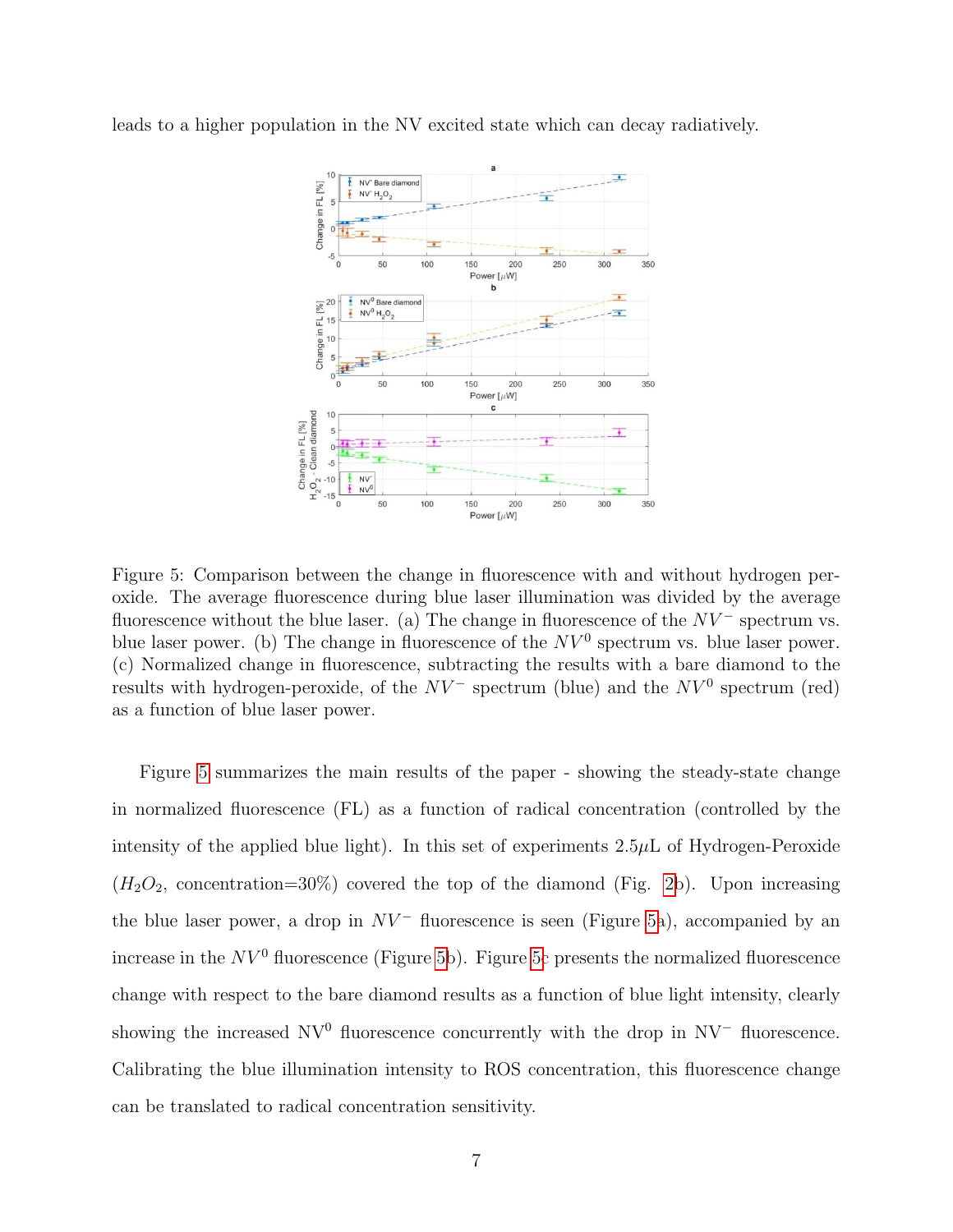As mentioned above, the blue laser decomposes the  $H_2O_2$  molecule and forms Hydroxyl radicals which are highly reactive. Thus, a redox reaction occur between the NV (undergoes oxidation) and the radicals. This process is consistent with the rise in  $\mathrm{NV}^0$  fluorescence at the expense of NV<sup>−</sup> fluorescence (Fig. [5\)](#page-6-0). To translate the blue laser intensity to Hydroxyl concentration, we conducted a calibrated Beer-Lambert absorption experiment (see appendix B). These measurements indicate that at threshold illumination  $(5\mu W)$  the steady-state Hydroxyl concentration is 16nM (see Appendix C). Given this calibration, we deduce that our NV fluorescence measurement sensitivity to radical concentration is  $11 \pm 4 \frac{nM}{\sqrt{H}z}$ . We note that the NV system allows localized, small volume measurements, down to  $\sim 10$  picoliter in our experiment (for which we can translate the molar concentration sensitivity to an effective number of molecules, which is found to be much smaller than 1, i.e.  $0.03 \pm 0.01 \frac{Particles}{\sqrt{Hz}}$ .

To summarize, we presented a novel scheme for local, high sensitivity characterization of radical concentration, based on fluorescence variations of NV centers in diamond. We demonstrate this technique with hydroxil radicals activated from Hydrogen-peroxide using blue light illumination, and find a sensitivity of  $11 \pm 4 \frac{nM}{\sqrt{Hz}}$  in a sub  $1 \mu m^3$  volume. We note that the NV sensing platform is all optical, and robust to environmental conditions. Thus, these results introduce a new, non-destructive tool for in-situ radical characterization with sub-micron resolution and nM sensitivity. This opens up future opportunities for the direct probing and spatial mapping of radical formation and dynamics. This has wide ranging implications: (i) In Material Science and Chemistry, for example the study of radical related battery degradation; (ii) In Biology, for example in high resolution mapping and tracking of ROS-mediated intracellular signal transduction and cellular signaling, providing valuable information on the origin, propagation and functioning of these ROS in biological systems.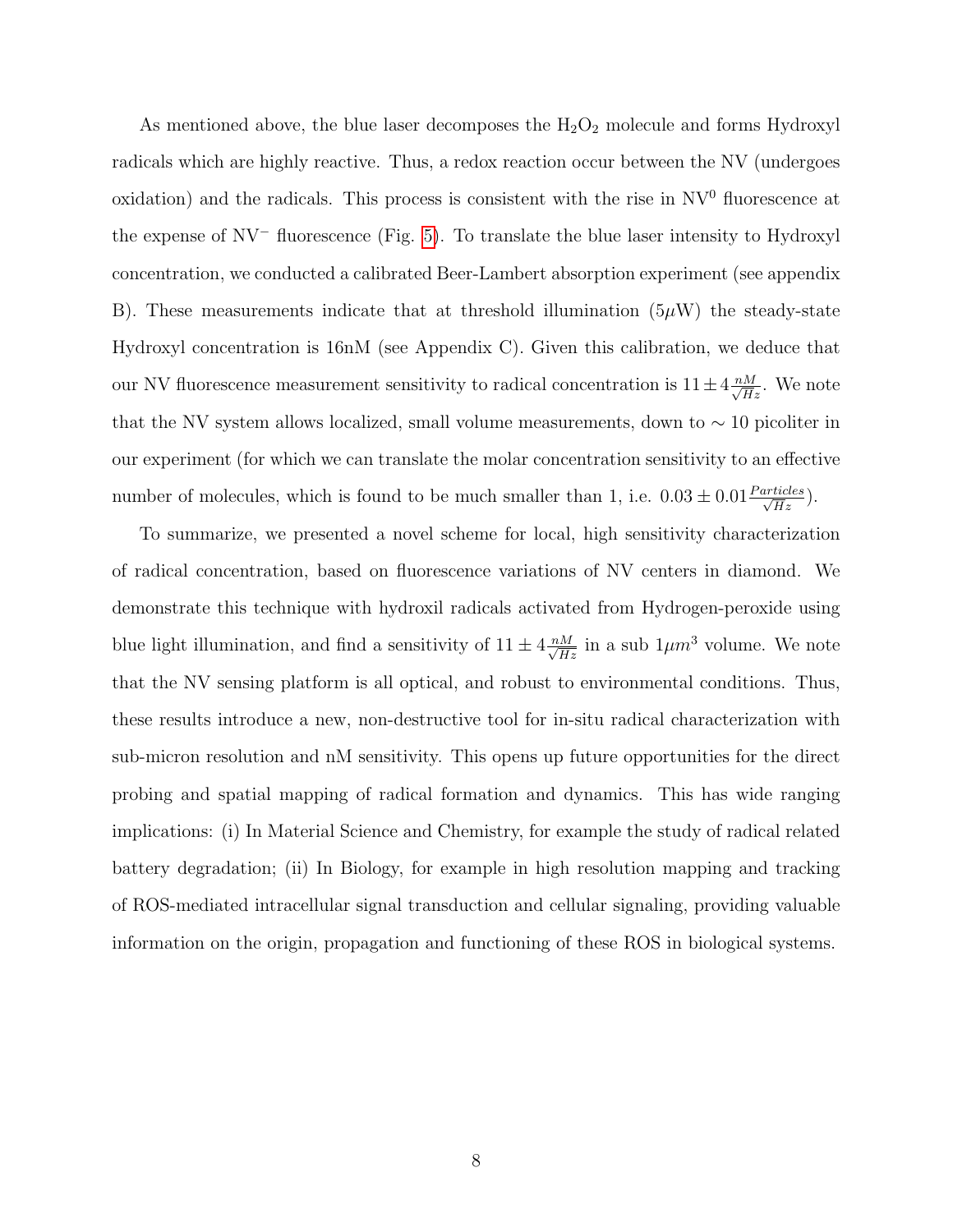## 3 Acknowledgments

Y.N. acknowledges support from the Council for Higher Education, Israel, and from the The Peter Brojde Center for Innovative Engineering and Computer Science at the Hebrew University.

N.B. acknowledges support from the European Union's Horizon 2020 research and innovation program under grant agreements No. 714005 (ERC StG Q-DIM-SIM), No. 820374 (MetaboliQs), and No. 828946 (PATHOS), and has been supported in part by the Ministry of Science and Technology, Israel. U.B acknowledges support by the Israel Science Foundation (grant No. 1363/18 ). U.B. thanks the Alfred & Erica Larisch memorial chair.

#### References

- (1) M. D. Reed, L. DiCarlo, B. R. Johnson, L. Sun, D. I. Schuster, L. Frunzio, and R. J. Schoelkopf, Physical Review Letters 105 [\(2010\), 10.1103/PhysRevLett.105.173601.](http://dx.doi.org/ 10.1103/PhysRevLett.105.173601)
- (2) A. H. Myerson, D. J. Szwer, S. C. Webster, D. T. C. Allcock, M. J. Curtis, G. Imreh, J. A. Sherman, D. N. Stacey, A. M. Steane, and D. M. Lucas, [Physical Review Letters](http://dx.doi.org/10.1103/PhysRevLett.100.200502) 100 [\(2008\), 10.1103/PhysRevLett.100.200502.](http://dx.doi.org/10.1103/PhysRevLett.100.200502)
- (3) M. Steiner, P. Neumann, J. Beck, F. Jelezko, and J. Wrachtrup, [Physical Review B](http://dx.doi.org/ 10.1103/PhysRevB.81.035205) 81 [\(2010\), 10.1103/PhysRevB.81.035205.](http://dx.doi.org/ 10.1103/PhysRevB.81.035205)
- (4) A. Morello, J. J. Pla, F. A. Zwanenburg, K. W. Chan, K. Y. Tan, H. Huebl, M. Möttönen, C. D. Nugroho, C. Yang, J. A. van Donkelaar, A. D. C. Alves, D. N. Jamieson, C. C. Escott, L. C. L. Hollenberg, R. G. Clark, and A. S. Dzurak, [Nature](http://dx.doi.org/ 10.1038/nature09392) 467[, 687 \(2010\).](http://dx.doi.org/ 10.1038/nature09392)
- (5) G. D. Fuchs, G. Burkard, P. V. Klimov, and D. D. Awschalom, [Nature Physics](http://dx.doi.org/10.1038/nphys2026) 7, 789  $(2011).$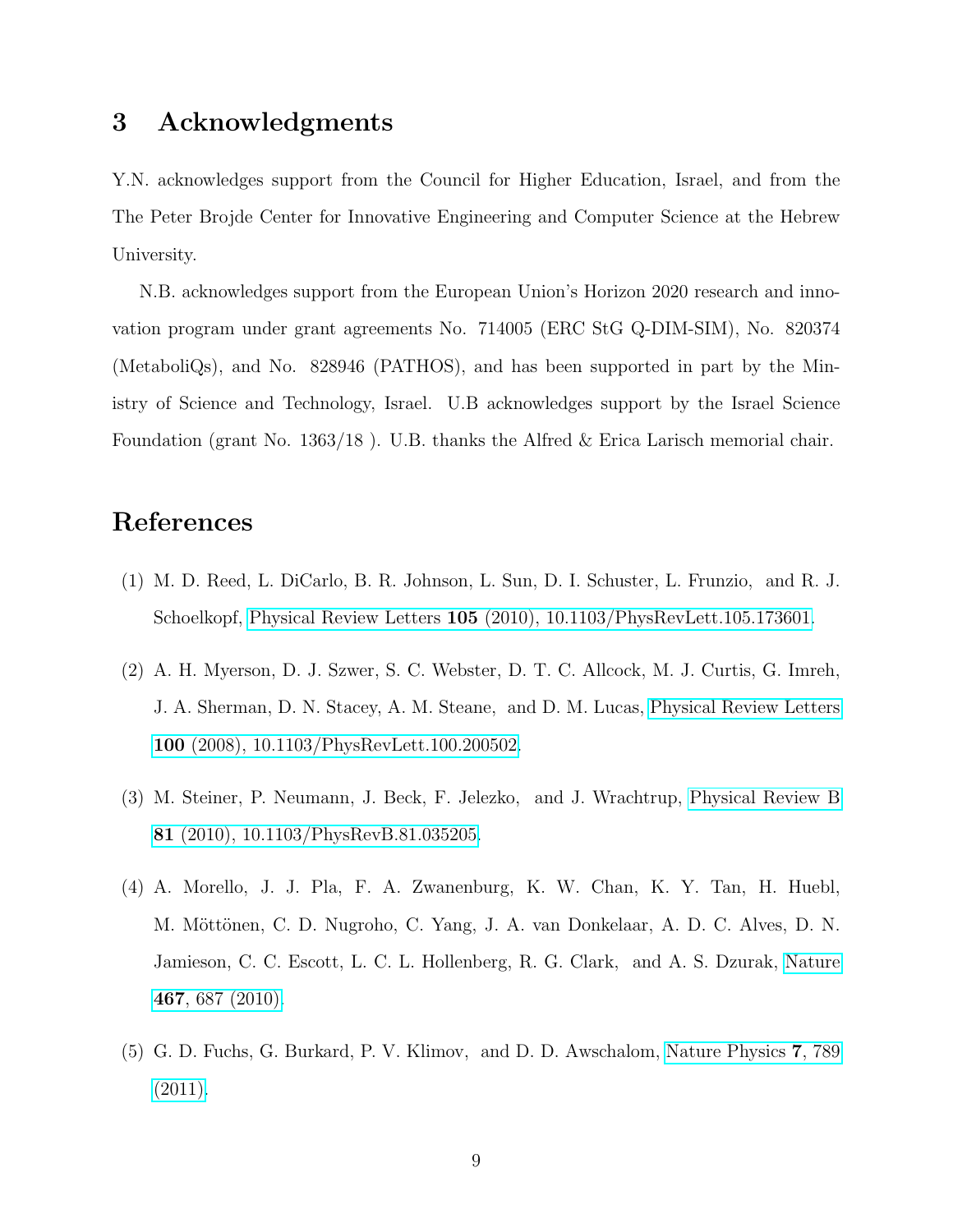- (6) H. Clevenson, M. E. Trusheim, C. Teale, T. Schröder, D. Braje, and D. Englund, [Nature Physics](http://dx.doi.org/ 10.1038/nphys3291) 11, 393 (2015).
- (7) V. M. Acosta, E. Bauch, A. Jarmola, L. J. Zipp, M. P. Ledbetter, and D. Budker, [Applied Physics Letters](http://dx.doi.org/ 10.1063/1.3507884) 97, 174104 (2010).
- (8) F. Dolde, H. Fedder, M. W. Doherty, T. N¨obauer, F. Rempp, G. Balasubramanian, T. Wolf, F. Reinhard, L. C. L. Hollenberg, F. Jelezko, and J. Wrachtrup, [Nature](http://dx.doi.org/10.1038/nphys1969) Physics 7[, 459 \(2011\).](http://dx.doi.org/10.1038/nphys1969)
- (9) J. M. Taylor, P. Cappellaro, L. Childress, L. Jiang, D. Budker, P. R. Hemmer, A. Yacoby, R. Walsworth, and M. D. Lukin, [Nature Physics](http://dx.doi.org/10.1038/nphys1075) 4, 810 (2008).
- (10) M. Loretz, S. Pezzagna, J. Meijer, and C. L. Degen, [Applied Physics Letters](http://dx.doi.org/ 10.1063/1.4862749) 104, [033102 \(2014\).](http://dx.doi.org/ 10.1063/1.4862749)
- (11) M. E. Trusheim and D. Englund, [New Journal of Physics](http://dx.doi.org/10.1088/1367-2630/aa5040) 18, 123023 (2016).
- (12) S. A. Wolf, I. Rosenberg, R. Rapaport, and N. Bar-Gill, [Physical Review B](http://dx.doi.org/10.1103/PhysRevB.92.235410) 92 (2015), [10.1103/PhysRevB.92.235410.](http://dx.doi.org/10.1103/PhysRevB.92.235410)
- (13) B. Shields, Q. Unterreithmeier, N. de Leon, H. Park, and M. Lukin, [Physical Review](http://dx.doi.org/10.1103/PhysRevLett.114.136402) Letters 114 [\(2015\), 10.1103/PhysRevLett.114.136402.](http://dx.doi.org/10.1103/PhysRevLett.114.136402)
- (14) L. Robledo, L. Childress, H. Bernien, B. Hensen, P. F. A. Alkemade, and R. Hanson, Nature 477[, 574 \(2011\).](http://dx.doi.org/ 10.1038/nature10401)
- (15) D. A. Hopper, R. R. Grote, A. L. Exarhos, and L. C. Bassett, [Physical Review B](http://dx.doi.org/10.1103/PhysRevB.94.241201) 94 [\(2016\), 10.1103/PhysRevB.94.241201.](http://dx.doi.org/10.1103/PhysRevB.94.241201)
- (16) I. Meirzada, Y. Hovav, S. A. Wolf, and N. Bar-Gill, Phys. Rev. B 98[, 245411 \(2018\).](http://dx.doi.org/10.1103/PhysRevB.98.245411)
- (17) R. Ulbricht and Z.-H. Loh, Phys. Rev. B 98[, 094309 \(2018\).](http://dx.doi.org/10.1103/PhysRevB.98.094309)